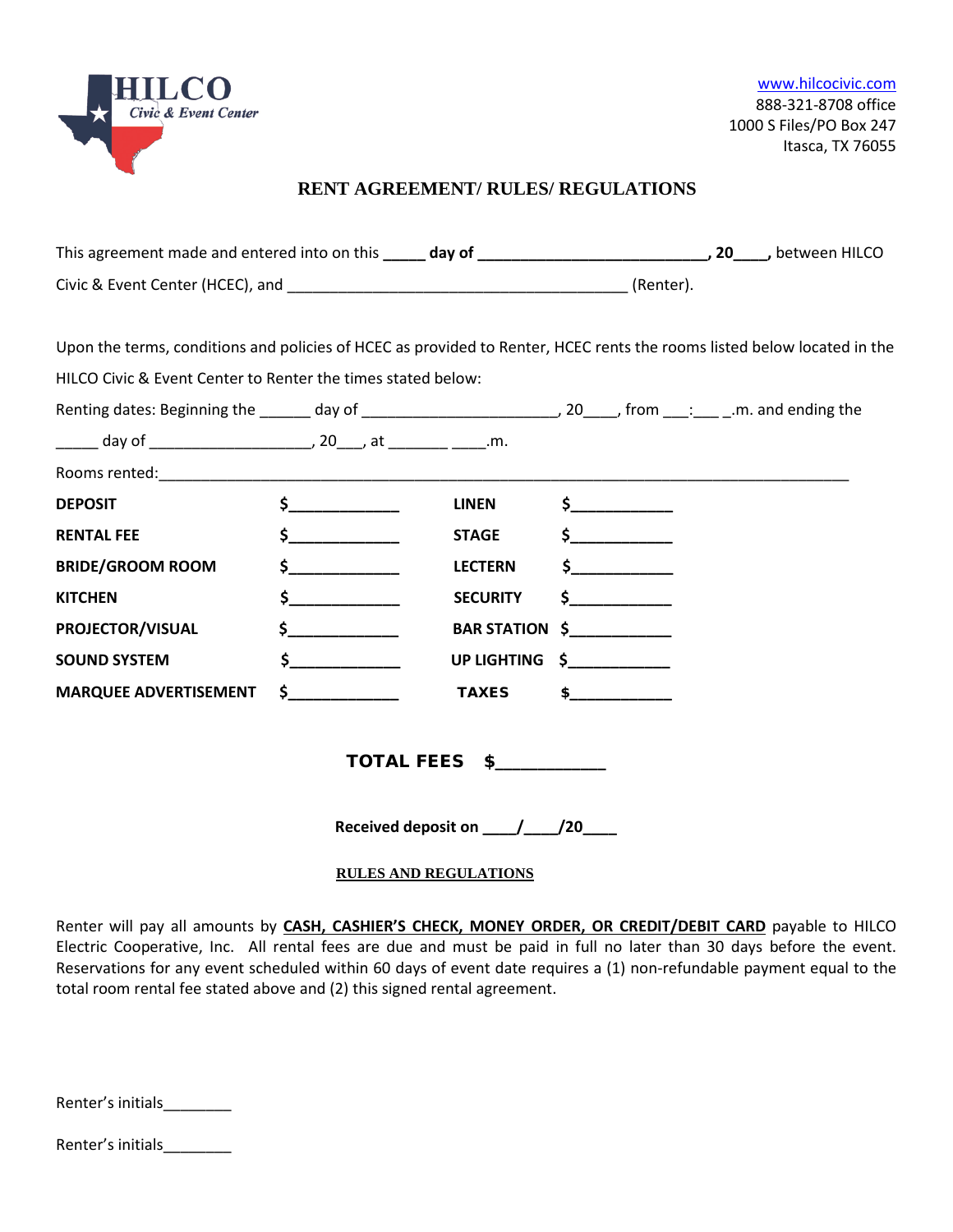# **Deposit and Confirmation**

The deposit and a signed rental agreement is due at the time of scheduling. The deposit **cannot** be shared by more than one party. The deposit shall be refunded to the renter within 30 days after the event less any charges incurred. Renter is responsible for any damages and charges or additional time spent in the facility by guest(s), including time required for cleaning, and will be deducted from the deposit or billed accordingly.

# **Cancellations**

- 1. For a confirmed reservation, Renter must deliver to staff a signed agreement and a deposit equal to the amount of the room rental. Staff must receive final payments of rental fees, security fees and damage deposit at least 30 days before to first day of event. Failure to make payments on time may result in event cancellation.
- 2. If Renter cancels a reservation, rental fees will be refunded as follows:

100% for more than 45 days;

50% for day 45 to day 31;

No refund for day 30 or less.

3. Ticket Surcharge is \$1.00 per every ticket sold. This includes all events that charge for entry.

All security fees or damage deposits are due on or before at 30 days before the event and will be refunded to Renter ONLY IF THE EVENT CANCELLATION REQUEST IS RECEIVED MORE THAN 30 DAYS FROM EVENT.

TO BE EFFECTIVE, THE NOTIFICATION OF CANCELLATION MUST BE IN WRITING AND RECEIVED BY STAFF. All cancellations will be subject to a \$50.00 administrative cancellation fee.

4. A representative of HILCO Civic & Event Center may cancel any event at any time for any reason.

# **Room Rental and Services**

- **1. ALL EVENTS WILL BE SUBJECT TO AFTER HOURS FEES WHEN VENDORS OR CLIENT EXCEED CONTRACTED HOURS.** Any event extending longer than the contracted time will be subject to forfeiture of deposit. All events must end at the contracted time, but no later than 1 a.m. on Friday night/Saturday morning or by 1 a.m. on Saturday night/Sunday morning. Events held Sunday – Thursday must end no later than 12 a.m. Events cannot extend after the hours on the contract without permission of HCEC Representative.
- **2.** Renters and guests should not roam or loiter in the hallways or disrupt other events in progress. Guests are the Renter's responsibility.Anyone under the age of 18 years must be supervised at all times. Absolutely **NO CHILDREN** under the age of 12 are allowed in the kitchen or the dock area.
- **3.** Renter is responsible for cleaning the rooms and parking lot, including the removal of trash, decorations, and all food and beverage brought into the facility, before the end of the rental period. The time used by Renter to clean the leased area is part of the event time. If Renter requires more time after the scheduled end of the event, a fee will be charged for any part of any additional hour. All trash must be placed in the dumpster. Trash bags can be furnished by HCEC upon request. All trash receptacles must have trash bags inside at all times. Liquids should be discarded in a sink. Renter or Renter's designated agent must be present at the conclusion of an event for a final tour of the rented room (s) to ensure that all areas are clean and all vendors (when applicable) have vacated.
- **4.** The civic center kitchen is not designed to prepare meals; it is designed only to heat, warm or cool food prepared elsewhere. Only designated people will be allowed in the kitchen. Renter will be responsible for cleaning the kitchen after the event before the end of the rental period.

Renter's initials

Renter's initials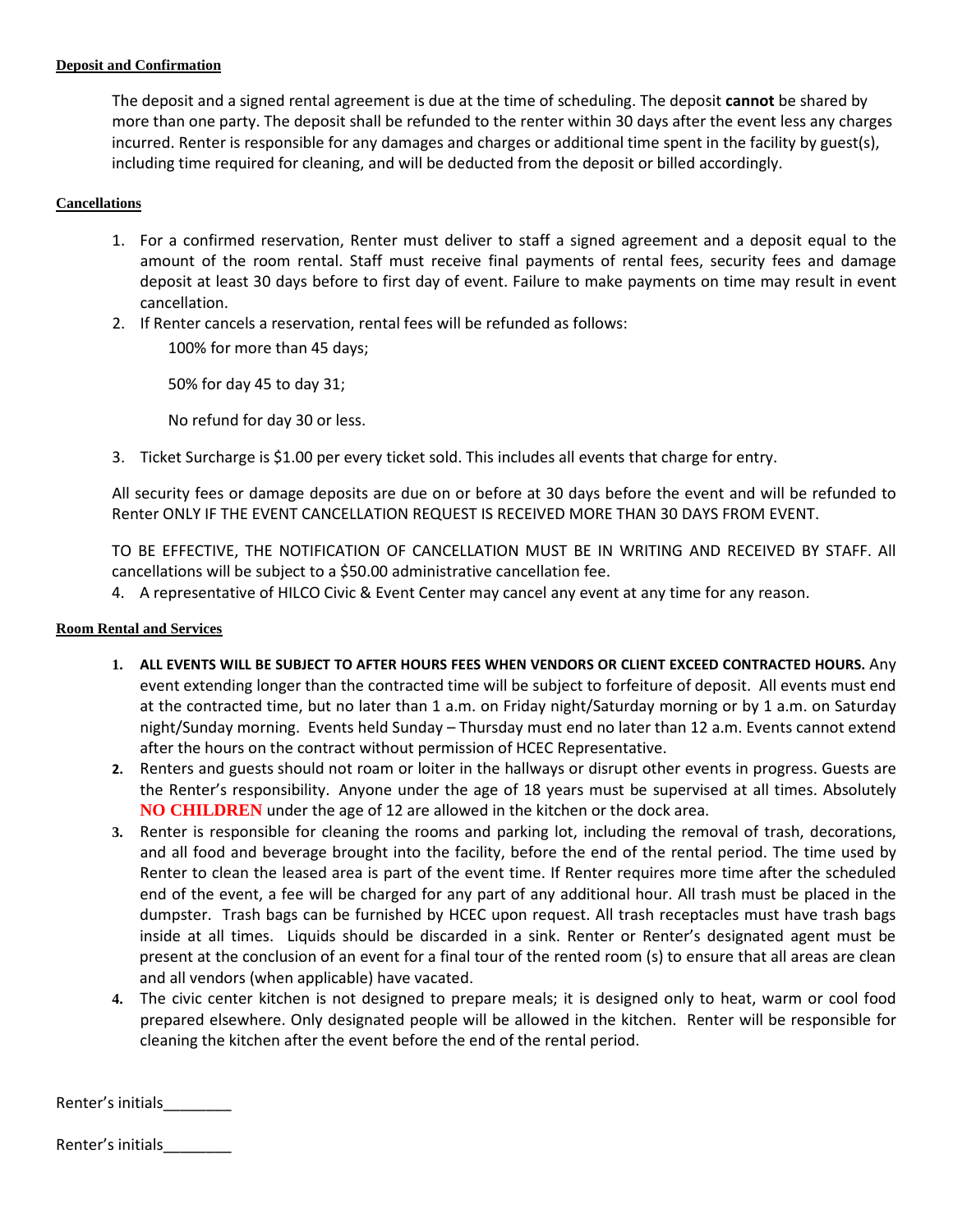- **5.** As the civic center may have multiple events taking place at the same time, Renter must control sound levels at the event. HCEC staff will monitor sound levels. Prior notice to the HCEC staff is required for events using a band. Failure to meet these sound control requirements may result in event cancellation.
- **6.** No holes may be drilled, cored or punched in the building. Painting is prohibited anywhere on the property. A protective coating, such as plastic, must be used to prevent damage to the floor. Renter is responsible for the repair or replacement of any damage or disfiguration to the facility.
- **7.** Signs, fliers, decorations, or banners may not be hung with adhesives or adhesive tape on inside or outside walls or floor. Banners may only be hung by HCEC staff. All appropriate indoor or outdoor signs, including but not limited to, banners, balloons and inflatable devices must be approved in advance by HILCO Civic & Event Center and must be hung by HCEC staff. All items to be hung must be brought to the HILCO Civic & Event Center 72 hours prior to the scheduled event.
- **8.** Candles must be encased in glass and must be attended by an adult at all times.
- **9.** Other restrictions may apply, so please check with the HCEC Representative.
- **10.** The HCEC staff will set the room thermostat. Renter should notify staff with requests for temperature changes during the event, but please remember that opinions about comfortable temperature vary widely.
- **11.** For safety reasons, lights may not be completely extinguished. Consult with HCEC staff before dimming lights for special lighting effects.
- **12.** Loading and unloading must be done through designated areas. Please contact the HCEC Representative for directions.
- **13.** Corridors and hallways are considered common areas and are not part of any rented area. They may be used for private purposes only with permission of the HCEC staff.
- **14.** Designated HCEC staff must have complete access to all event spaces, kitchen areas, corridors and hallways before, during and after all events. HCEC staff must grant advance permission in writing for exclusive use of any area.
- **15.** Renter or Renter's agent must sign all pre-event freight. After the event, Renter or designated person must remove all freight from HCEC, including the parking lot. Any freight left in HCEC after the rental time is over will be stored by the civic center staff for a storage fee of \$100.00 per day. Any items left in HCEC for more than three days will be considered as abandoned trash and discarded at Renter's expense. HCEC will not be held liable for any pre- or post-event freight.
- **16.** Damage to the landscaping around the HCEC and parking lot will be replaced at the expense of the Renter.
- **17.** Set-ups and extra items are available with advance arrangements and payment of fees
- **18. Security**. Any event serving or consuming alcoholic beverages will be required to have security according to the HCEC Alcohol Policy. All security used in the HILCO Civic & Event Center will be hired through the Hill County Sheriff Department. HCEC reserves the right to require security at any event.
- **19. Smoking**. HCEC is a smoke-free facility. Outside smoking is permitted in designated areas only. The use of e-cigarettes and vapors are prohibited inside the facility. Minors are not allowed to smoke. Violation of this no smoking rule will result in an additional charge up to the amount of the deposit.
- **20.** Glass containers are prohibited, all drinks must be consumed in a non-glass container.

# **Vendors and Catering**

- **1.** Events providing catered food or vendors giving away food samples must comply with current Texas Health Department health codes.
- **2.** Food catered from an outside restaurant or person must be cleared through HCEC staff.
- **3.** Concessions restrictions apply, so please check in advance with facility staff.
- **4.** Caterers must show proof of license issued by the appropriate governmental agency.

| Renter's initials |  |
|-------------------|--|
|-------------------|--|

Renter's initials\_\_\_\_\_\_\_\_